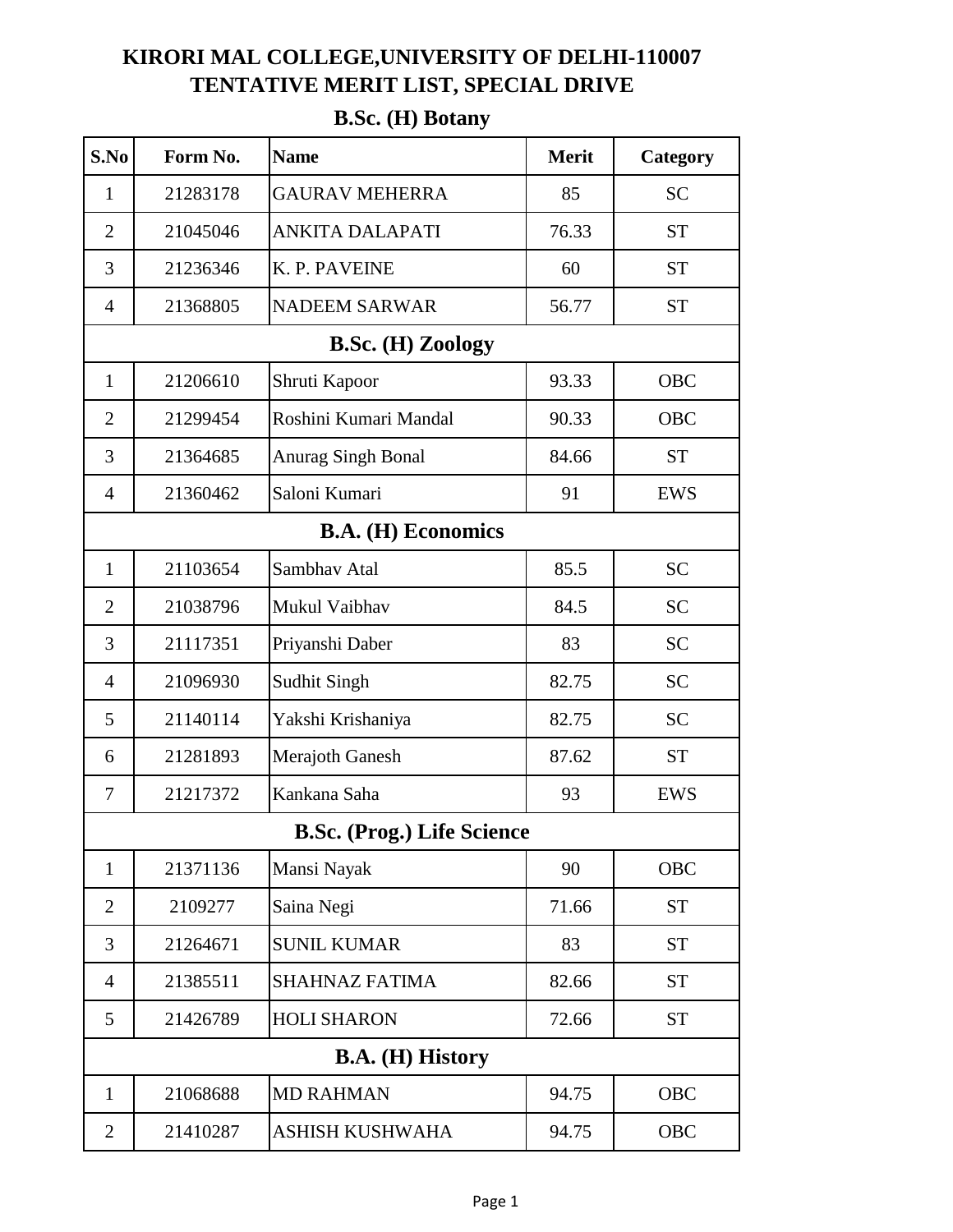| S.No           | Form No. | <b>Name</b>               | <b>Merit</b> | Category   |
|----------------|----------|---------------------------|--------------|------------|
| 3              | 21142784 | <b>Ansho Chander Paul</b> | 95.75        | <b>OBC</b> |
| $\overline{4}$ | 21107376 | Vivek                     | 95.75        | <b>OBC</b> |
| 5              | 21032625 | <b>Tanmay Yadav</b>       | 93.25        | OBC        |
| 6              | 21113194 | Ravi Kumar                | 94           | OBC        |
| $\tau$         | 21399252 | Ashish Kumar              | 93           | OBC        |
|                |          | <b>B.Com.</b>             |              |            |
| $\mathbf{1}$   | 21029703 | <b>AYUSHMAN SINGH</b>     | 96.5         | <b>EWS</b> |
| $\overline{2}$ | 21281450 | <b>ASHIT SINGLA</b>       | 95.5         | <b>EWS</b> |
| 3              | 21355040 | <b>SHRIBHA GUPTA</b>      | 95.25        | <b>EWS</b> |
| $\overline{4}$ | 21160035 | <b>JAGRATI AGRAWAL</b>    | 95           | <b>EWS</b> |
| 5              | 21404853 | <b>BUNTI SINGLA</b>       | 94.75        | <b>EWS</b> |
| 6              | 21260278 | <b>HARSHIT PURI</b>       | 94.5         | EWS        |
| 7              | 21145575 | <b>GARVIT MITTAL</b>      | 94.5         | <b>EWS</b> |
| 8              | 21250242 | <b>SOMIL BANSAL</b>       | 94.5         | <b>EWS</b> |
| 9              | 21315709 | <b>MUHAMMED A P</b>       | 94.81        | <b>OBC</b> |
| 10             | 21106871 | <b>NITISH RAI</b>         | 94.5         | <b>OBC</b> |
| 11             | 21408294 | <b>FIZA NIHAL</b>         | 93.75        | <b>OBC</b> |
| 12             | 21434109 | <b>DEV</b>                | 93.75        | <b>OBC</b> |
| 13             | 21384660 | <b>SAHADP</b>             | 92.83        | <b>OBC</b> |
| 14             | 21419372 | <b>SUMIT GUPTA</b>        | 92.75        | <b>OBC</b> |
| 15             | 21294773 | <b>REYANSH</b>            | 92.75        | <b>OBC</b> |
| 16             | 21282516 | <b>SAURAV KUMAR</b>       | 92.25        | <b>OBC</b> |
| 17             | 21281992 | <b>ASHISH KUMAR</b>       | 92.25        | <b>OBC</b> |
| 18             | 21006076 | <b>MUKUND SONI</b>        | 91.75        | <b>OBC</b> |
| 19             | 21128244 | <b>ANJU LATA YADAV</b>    | 91.5         | <b>OBC</b> |
| 20             | 21156930 | <b>KAMANA</b>             | 90.75        | <b>OBC</b> |
| 21             | 21381618 | <b>ALAINA AKDUS</b>       | 90.75        | <b>OBC</b> |
| 22             | 21215484 | <b>JITENDER KUMAR</b>     | 90           | <b>OBC</b> |
| 23             | 21145794 | DIPANKAR MARWAHA          | 89.83        | PwD        |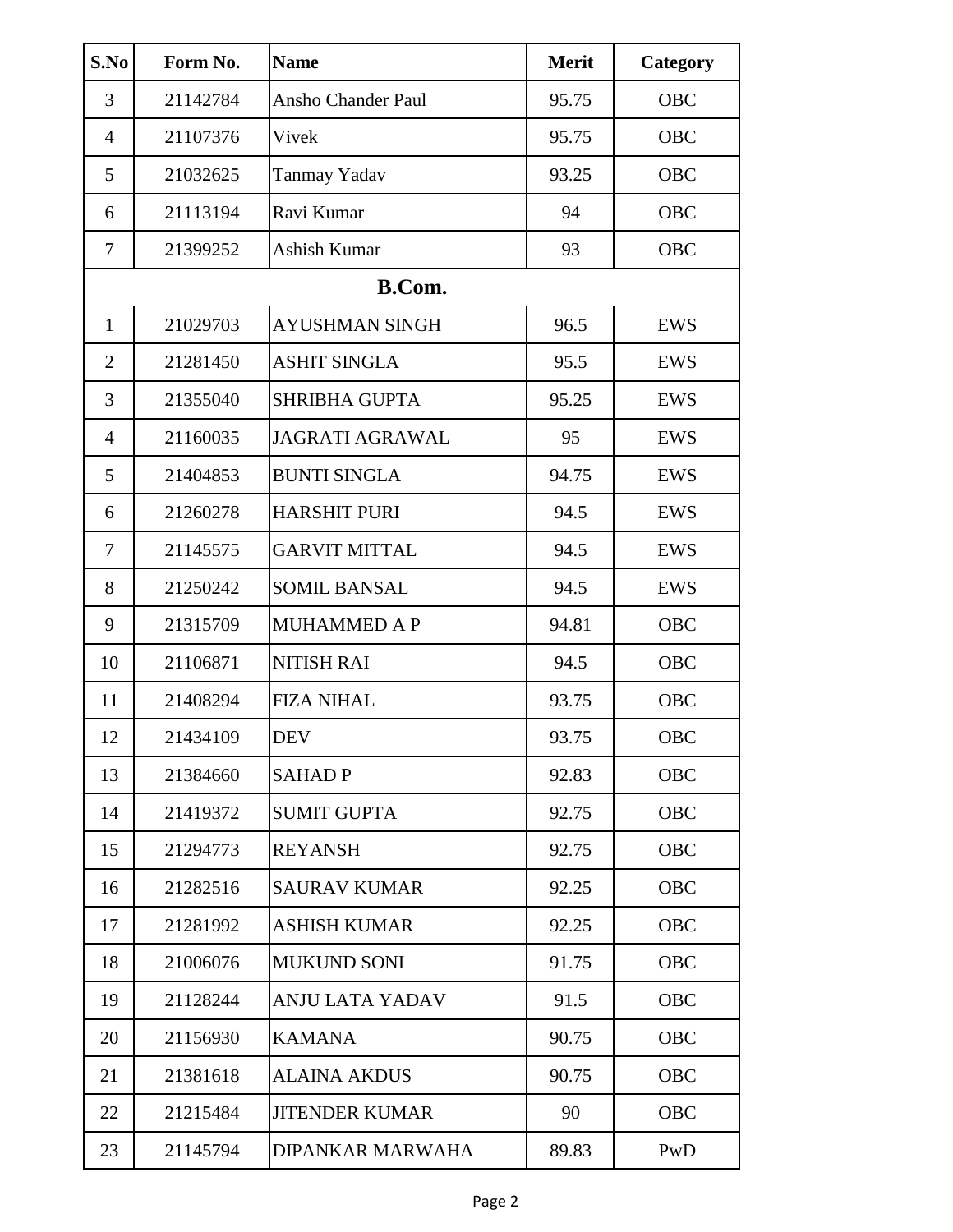| S.No                                           | Form No.                   | <b>Name</b>             | <b>Merit</b> | Category   |  |  |
|------------------------------------------------|----------------------------|-------------------------|--------------|------------|--|--|
| 24                                             | 21011710                   | <b>S ADITYA RAO</b>     | 82.5         | PwD        |  |  |
| 25                                             | 21203561                   | <b>KAMLESH SINGH</b>    | 93.25        | <b>ST</b>  |  |  |
| 26                                             | 21147872                   | <b>ABHAY KUMAR</b>      | 93.75        | <b>SC</b>  |  |  |
| 27                                             | 21132644                   | <b>ABHISHEK</b>         | 93           | <b>SC</b>  |  |  |
| 28                                             | 21406470                   | <b>JHANKAR NAVAL</b>    | 90.25        | <b>SC</b>  |  |  |
| 29                                             | 21245022                   | <b>ANTRIKSH KARNWAL</b> | 88           | <b>SC</b>  |  |  |
|                                                |                            | B.A. (H) Hindi          |              |            |  |  |
| $\mathbf{1}$                                   | 21248386                   | Raja                    | 95           | <b>UR</b>  |  |  |
| $\overline{2}$                                 | 21325268                   | Shivani Kumari          | 93.75        | OBC        |  |  |
| 3                                              | 21389152                   | Dharmveer Katroliya     | 88.5         | <b>SC</b>  |  |  |
| $\overline{4}$                                 | 21177503                   | Sumit                   | 86.38        | <b>SC</b>  |  |  |
|                                                | <b>B.Sc. (H) Chemistry</b> |                         |              |            |  |  |
| 1                                              | 21228841                   | <b>AMANJEET SINGH</b>   | 74.66        | <b>ST</b>  |  |  |
| $\overline{2}$                                 | 21384054                   | <b>VIPIN KUMAR</b>      | 89.33        | <b>SC</b>  |  |  |
| 3                                              | 21231803                   | <b>HIMANK KUMAR</b>     | 85.66        | <b>SC</b>  |  |  |
| $\overline{4}$                                 | 21313310                   | <b>SOURAV</b>           | 92           | OBC        |  |  |
| <b>B.A.</b> (Prog) History + Political Science |                            |                         |              |            |  |  |
| $\mathbf{1}$                                   | 21083853                   | Sumit                   | 98           | <b>UR</b>  |  |  |
| $\overline{2}$                                 | 21300384                   | Lalit kumar             | 90.93        | <b>SC</b>  |  |  |
| 3                                              | 21239084                   | Rahul Meena             | 90.93        | <b>ST</b>  |  |  |
| <b>B.A.</b> (Prog) History + Economics         |                            |                         |              |            |  |  |
| $\mathbf{1}$                                   | 21235868                   | Shivam Shukla           | 95           | EWS        |  |  |
| <b>B.A.</b> (Prog) Bengali+History             |                            |                         |              |            |  |  |
| $\mathbf{1}$                                   | 21070127                   | Ishita Roy              | 92.25        | <b>UR</b>  |  |  |
| $\overline{2}$                                 | 21129543                   | Deepak Sharma           | 79.75        | EWS        |  |  |
| <b>B.A.</b> (Prog) Bengali+Political Science   |                            |                         |              |            |  |  |
| $\mathbf{1}$                                   | 21435536                   | Anshu Kumari            | 80.5         | <b>OBC</b> |  |  |
| <b>B.A.</b> (Prog) Hindi+Political Science     |                            |                         |              |            |  |  |
| $\mathbf{1}$                                   | 21444186                   | Alok Kumar Singh        | 95           | <b>OBC</b> |  |  |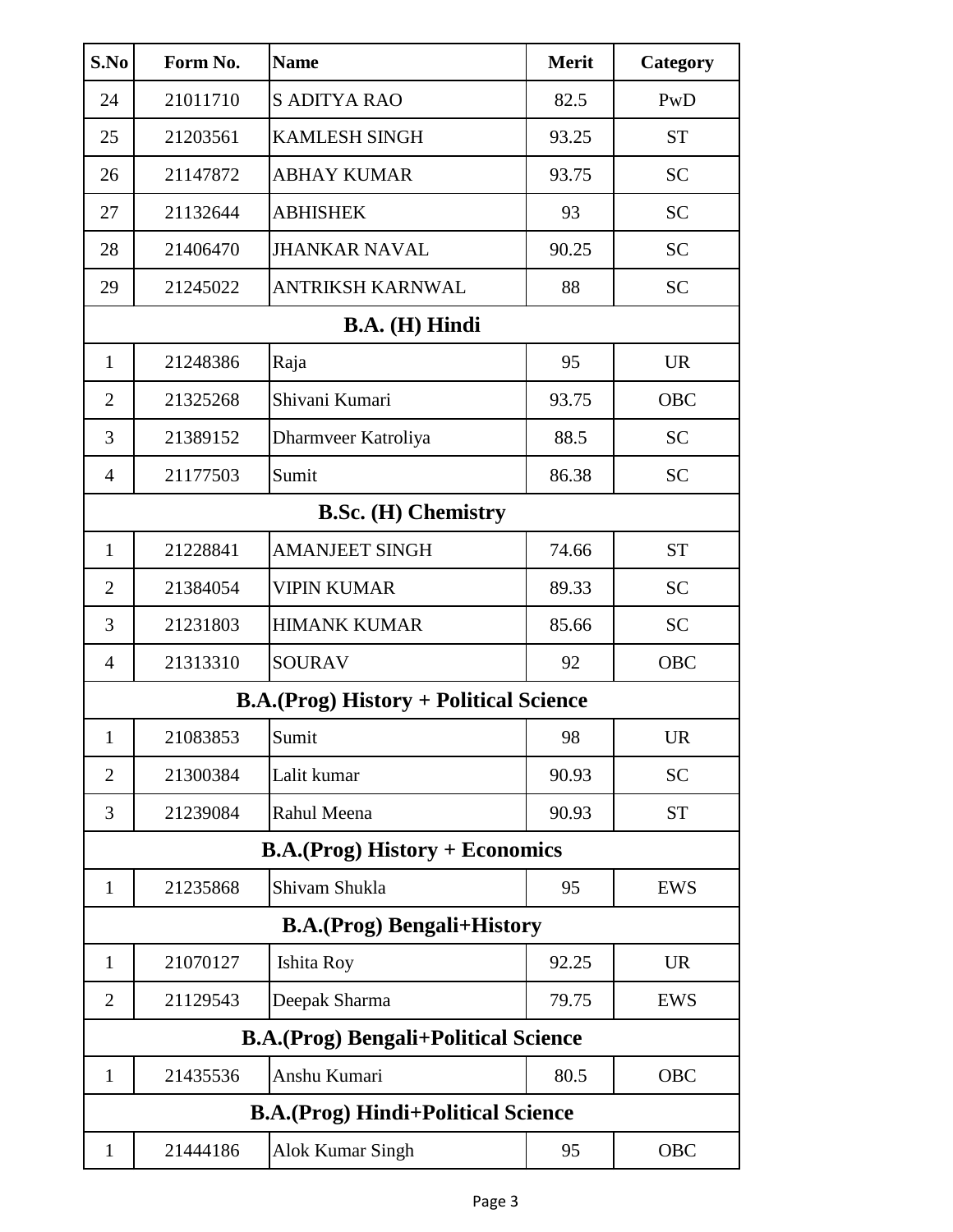| S.No                                                | Form No.                                                   | <b>Name</b>                                    | <b>Merit</b> | Category   |  |  |
|-----------------------------------------------------|------------------------------------------------------------|------------------------------------------------|--------------|------------|--|--|
| <b>B.A.</b> (Prog) Economics+History                |                                                            |                                                |              |            |  |  |
| $\mathbf{1}$                                        | 21235868                                                   | Shivam Shukla                                  | 95           | <b>EWS</b> |  |  |
|                                                     |                                                            | <b>B.A.</b> (Prog) Economics+Political Science |              |            |  |  |
| $\mathbf{1}$                                        | 21318574                                                   | Ebrahim Alam                                   | 98.25        | <b>UR</b>  |  |  |
|                                                     | <b>B.Sc.(Prog.) Physical Science with Computer Science</b> |                                                |              |            |  |  |
| $\mathbf{1}$                                        | 21358633                                                   | <b>AKSHAY KUMAR</b>                            | 96.67        | <b>UR</b>  |  |  |
| $\overline{2}$                                      | 21160972                                                   | <b>PREM</b>                                    | 95           | <b>EWS</b> |  |  |
| 3                                                   | 21269248                                                   | <b>RANJAN MISHRA</b>                           | 93.33        | <b>EWS</b> |  |  |
| $\overline{4}$                                      | 21301617                                                   | PAWAN KUMAR MEENA                              | 89.25        | <b>ST</b>  |  |  |
| 5                                                   | 21035431                                                   | <b>KIRAN KUMAR MEENA</b>                       | 90.83        | <b>ST</b>  |  |  |
| 6                                                   | 21138666                                                   | <b>LAKSHAY</b>                                 | 86.33        | <b>SC</b>  |  |  |
| <b>B.Sc.(Prog.) Physical Science with Chemistry</b> |                                                            |                                                |              |            |  |  |
| $\mathbf{1}$                                        | 21363385                                                   | <b>KULDEEP SHARMA</b>                          | 92.33        | <b>UR</b>  |  |  |
| $\overline{2}$                                      | 21436255                                                   | <b>AMAN SINGH</b>                              | 90.67        | <b>UR</b>  |  |  |
| 3                                                   |                                                            | Sachin Kumar                                   | 90.33        | OBC        |  |  |
| $\overline{4}$                                      |                                                            | Chetan                                         | 87           | OBC        |  |  |
| 5                                                   |                                                            | Akhil                                          | 89.66        | <b>OBC</b> |  |  |
| 6                                                   |                                                            | Nikhil Thukrana                                | 89.33        | <b>OBC</b> |  |  |
| $\overline{7}$                                      |                                                            | Minakshi                                       | 91.33        | <b>OBC</b> |  |  |
| 8                                                   |                                                            | Puspha                                         | 95.66        | <b>OBC</b> |  |  |
| 9                                                   |                                                            | Ankit Khatana                                  | 86.33        | <b>OBC</b> |  |  |
| 10                                                  |                                                            | Himanshu                                       | 89.25        | <b>OBC</b> |  |  |
| 11                                                  |                                                            | Yogesh Khichar                                 | 97           | <b>OBC</b> |  |  |
| 12                                                  |                                                            | <b>Adity Singh</b>                             | 94.66        | <b>OBC</b> |  |  |
| 13                                                  | 21305915                                                   | <b>SAHIL SHARMA</b>                            | 88           | <b>EWS</b> |  |  |
| 14                                                  | 21133466                                                   | <b>LOKESH</b>                                  | 92.91        | <b>EWS</b> |  |  |
| 15                                                  | 21428667                                                   | CHITRA SHANKAR                                 | 90.33        | <b>EWS</b> |  |  |
| 16                                                  | 21228841                                                   | <b>AMANJEET SINGH</b>                          | 74.66        | <b>ST</b>  |  |  |
| 17                                                  | 21384054                                                   | <b>VIPIN KUMAR</b>                             | 89.33        | <b>SC</b>  |  |  |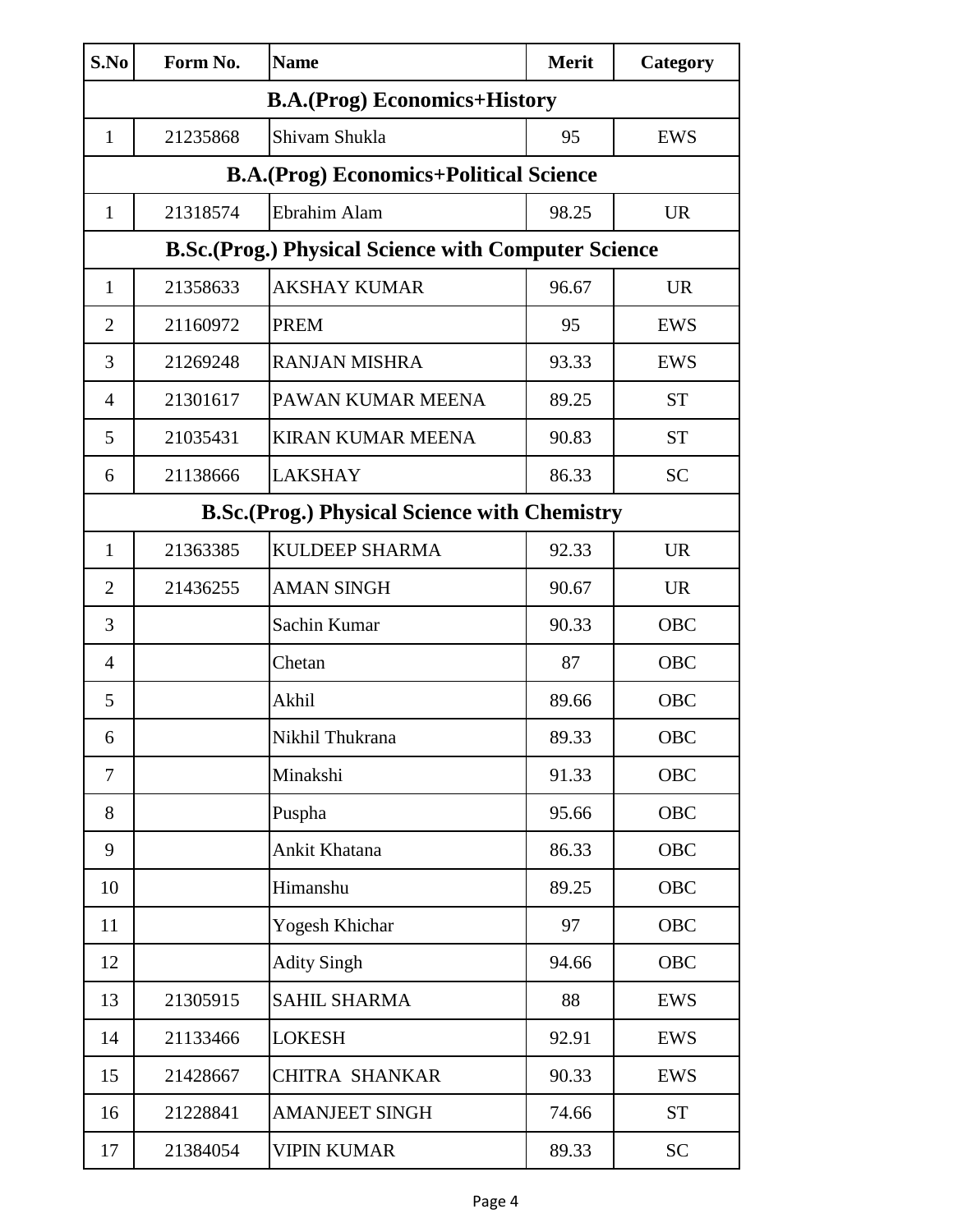| S.No                         | Form No. | <b>Name</b>                | <b>Merit</b> | Category   |  |
|------------------------------|----------|----------------------------|--------------|------------|--|
| 18                           | 21231803 | <b>HIMANK KUMAR</b>        | 85.66        | <b>SC</b>  |  |
| 19                           | 21313310 | <b>SOURAV</b>              | 92           | <b>OBC</b> |  |
|                              |          | B.A. (H) Urdu              |              |            |  |
| $\mathbf{1}$                 | 21420444 | Mohd. Irfan                | 85           | OBC        |  |
| $\overline{2}$               | 21360908 | Sahil Ali Khan             | 71.5         | <b>EWS</b> |  |
|                              |          | <b>B.Sc.</b> (H) Physics   |              |            |  |
| $\mathbf{1}$                 |          | <b>SWAMITA</b>             | 96.67        | <b>UR</b>  |  |
| $\overline{2}$               |          | <b>VISHWAJEET A</b>        | 96.67        | <b>UR</b>  |  |
| 3                            |          | <b>GARIMA GODARA</b>       | 95.42        | <b>OBC</b> |  |
| $\overline{4}$               |          | <b>DIYAKM</b>              | 100          | <b>OBC</b> |  |
| 5                            |          | VIKASH CHOUDHARY           | 95           | <b>OBC</b> |  |
| 6                            |          | <b>SHIVENDRA PAL</b>       | 96.33        | <b>OBC</b> |  |
| 7                            |          | <b>ARUN KUMAR</b>          | 95           | <b>OBC</b> |  |
| 8                            |          | <b>MAHENDER SINGH</b>      | 94.67        | <b>OBC</b> |  |
| 9                            |          | <b>SACHIN RAJPOOT</b>      | 94.67        | <b>OBC</b> |  |
| 10                           |          | <b>SAHIL</b>               | 94.67        | <b>OBC</b> |  |
| 11                           |          | <b>HARSHIT</b>             | 94.67        | <b>OBC</b> |  |
| 12                           |          | <b>SHWETA YADAV</b>        | 94.67        | OBC        |  |
| 13                           |          | <b>AMAN</b>                | 94.67        | <b>OBC</b> |  |
| 14                           |          | <b>SUDHANSHU RANGRAJAN</b> | 90.33        | <b>SC</b>  |  |
| <b>B.Sc. (H) Statistics</b>  |          |                            |              |            |  |
| $\mathbf{1}$                 | 21024265 | Parth Jayant wanay         | 91.50        | <b>SC</b>  |  |
| 2                            | 21204900 | Shiv                       | 95           | <b>EWS</b> |  |
| B. Com. (H)                  |          |                            |              |            |  |
| 1                            | 21338355 | ANSIL RAHMAN O             | 94.75        | <b>OBC</b> |  |
| 2                            | 21329054 | <b>ARJUNSA</b>             | 91.27        | <b>OBC</b> |  |
| 3                            | 21407869 | PRIYA KUMARI               | 90           | <b>OBC</b> |  |
| $\overline{4}$               | 21263229 | <b>AKASH MURMU</b>         | 80.75        | <b>ST</b>  |  |
| <b>B.Sc. (H) Mathematics</b> |          |                            |              |            |  |